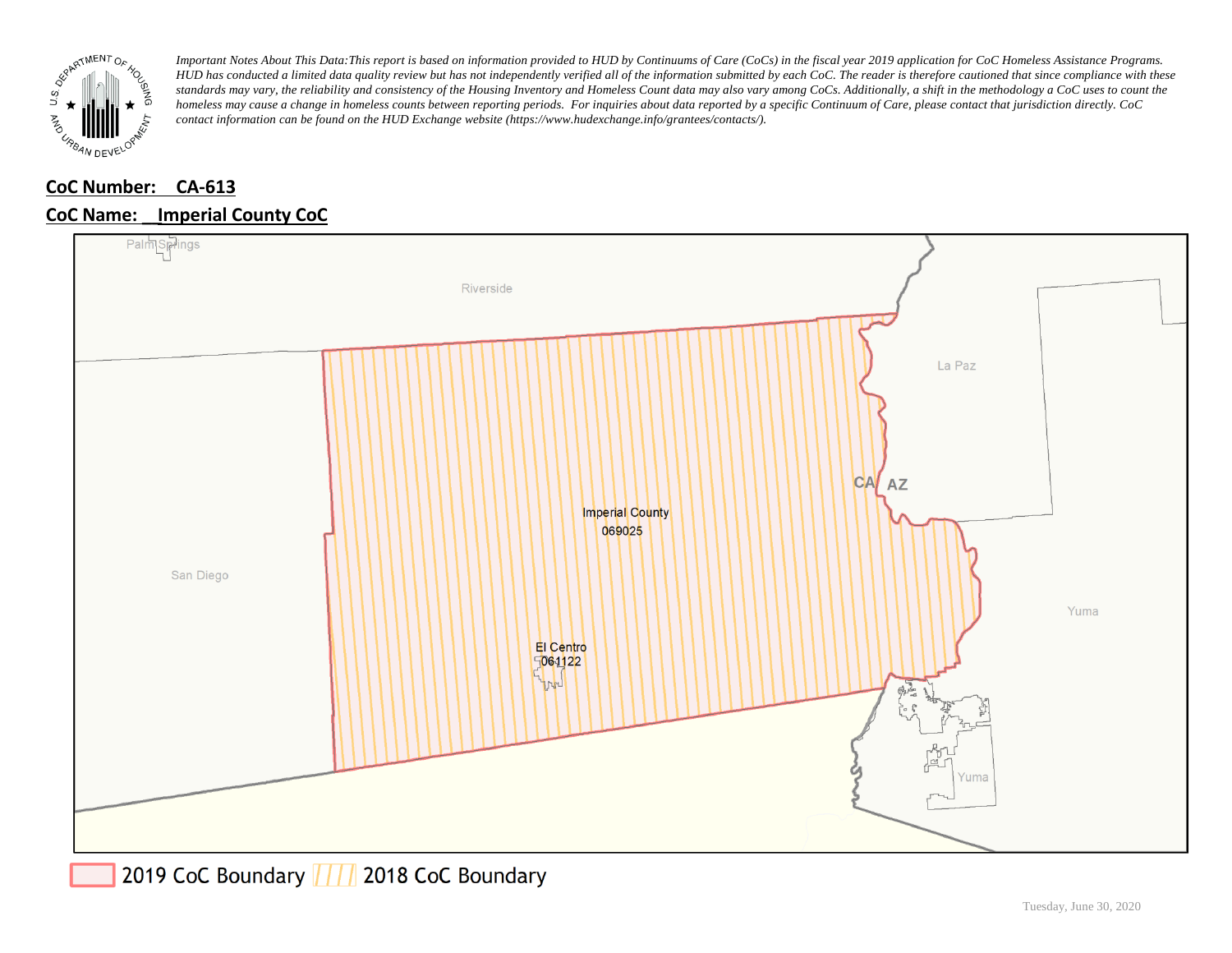

*Important Notes About This Data:This report is based on information provided to HUD by Continuums of Care (CoCs) in the fiscal year 2019 application for CoC Homeless Assistance Programs. HUD has conducted a limited data quality review but has not independently verified all of the information submitted by each CoC. The reader is therefore cautioned that since compliance with these*  standards may vary, the reliability and consistency of the Housing Inventory and Homeless Count data may also vary among CoCs. Additionally, a shift in the methodology a CoC uses to count the *homeless may cause a change in homeless counts between reporting periods. For inquiries about data reported by a specific Continuum of Care, please contact that jurisdiction directly. CoC contact information can be found on the HUD Exchange website (https://www.hudexchange.info/grantees/contacts/).*

## **CoC Number: CA-613 CoC Name: \_\_ Imperial County CoC**

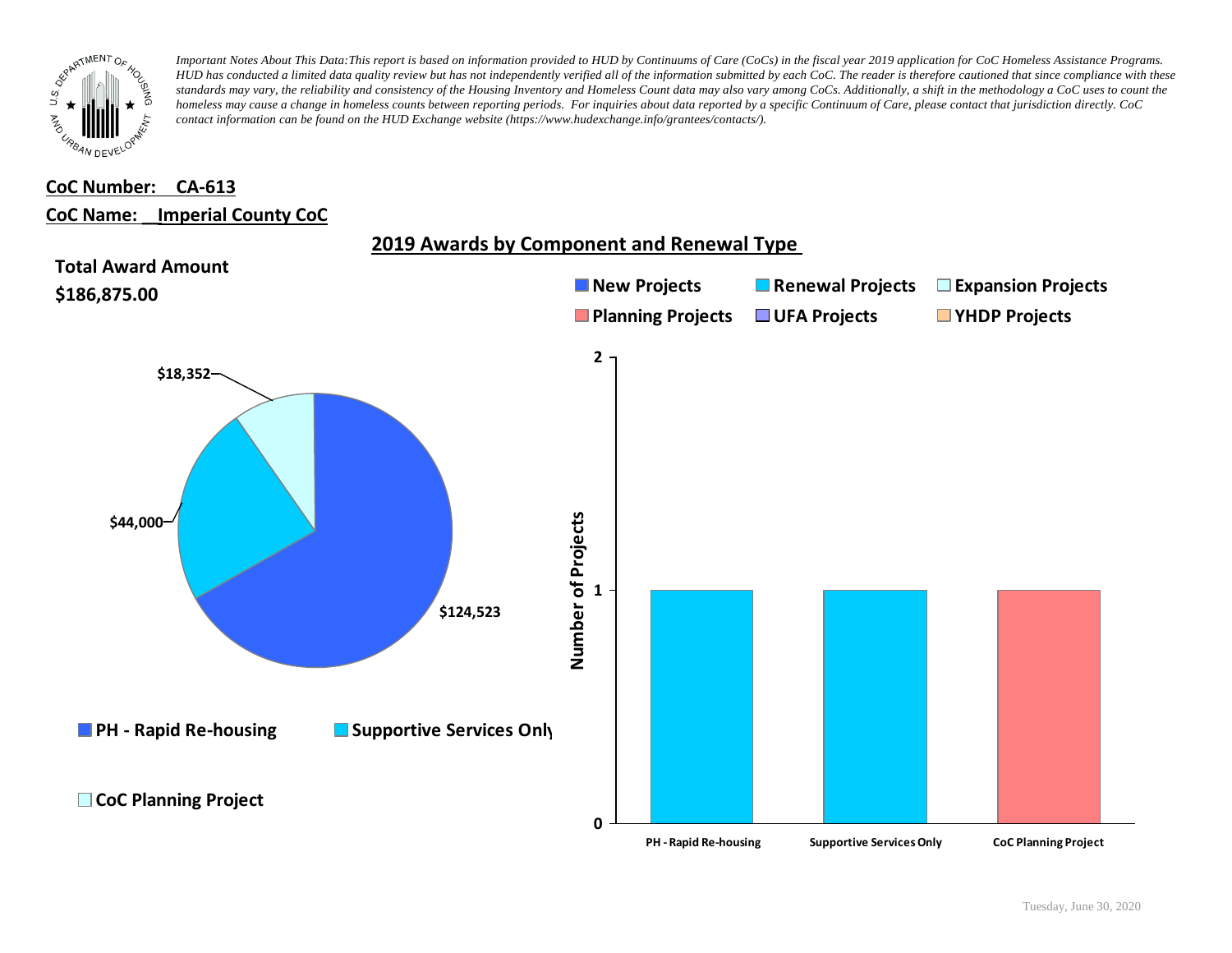

*Important Notes About This Data:This report is based on information provided to HUD by Continuums of Care (CoCs) in the fiscal year 2019 application for CoC Homeless Assistance Programs. HUD has conducted a limited data quality review but has not independently verified all of the information submitted by each CoC. The reader is therefore cautioned that since compliance with these standards may vary, the reliability and consistency of the Housing Inventory and Homeless Count data may also vary among CoCs. Additionally, a shift in the methodology a CoC uses to count the homeless may cause a change in homeless counts between reporting periods. For inquiries about data reported by a specific Continuum of Care, please contact that jurisdiction directly. CoC contact information can be found on the HUD Exchange website (https://www.hudexchange.info/grantees/contacts/).*

## **CoC Number: CA-613 CoC Name: \_\_ Imperial County CoC**



## **2019 Housing Inventory Summarized by Target Population and Bed Type**

<sup>1</sup> Adult & Child Beds refer to beds for households with one adult (age 18 or older) and at least one child (under the age of 18).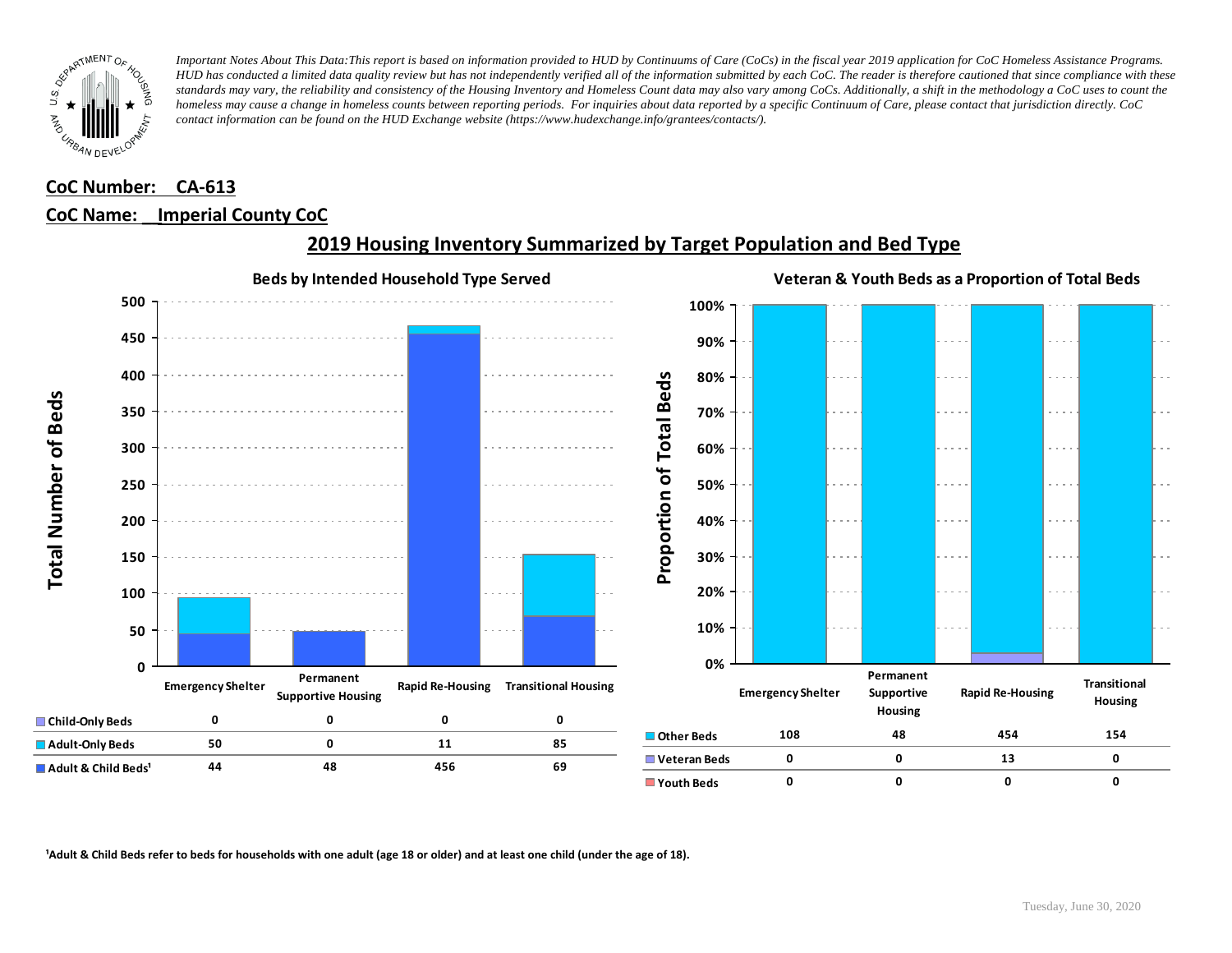

*Important Notes About This Data:This report is based on information provided to HUD by Continuums of Care (CoCs) in the fiscal year 2019 application for CoC Homeless Assistance Programs. HUD has conducted a limited data quality review but has not independently verified all of the information submitted by each CoC. The reader is therefore cautioned that since compliance with these standards may vary, the reliability and consistency of the Housing Inventory and Homeless Count data may also vary among CoCs. Additionally, a shift in the methodology a CoC uses to count the homeless may cause a change in homeless counts between reporting periods. For inquiries about data reported by a specific Continuum of Care, please contact that jurisdiction directly. CoC contact information can be found on the HUD Exchange website (https://www.hudexchange.info/grantees/contacts/).*

## **CoC Number: CA-613 CoC Name: \_\_ Imperial County CoC**

# **2019 Point in Time Count Summarized by Household Type**



\* Safe Haven programs are included in the Transitional Housing category.

¹This category includes single adults, adult couples with no children, and groups of adults. ²This category includes households with one adult and at least one child under age 18.

³This category includes persons under age 18, including children in one-child households, adolescent parents and their children, adolescent siblings, or other household configurations composed only of children.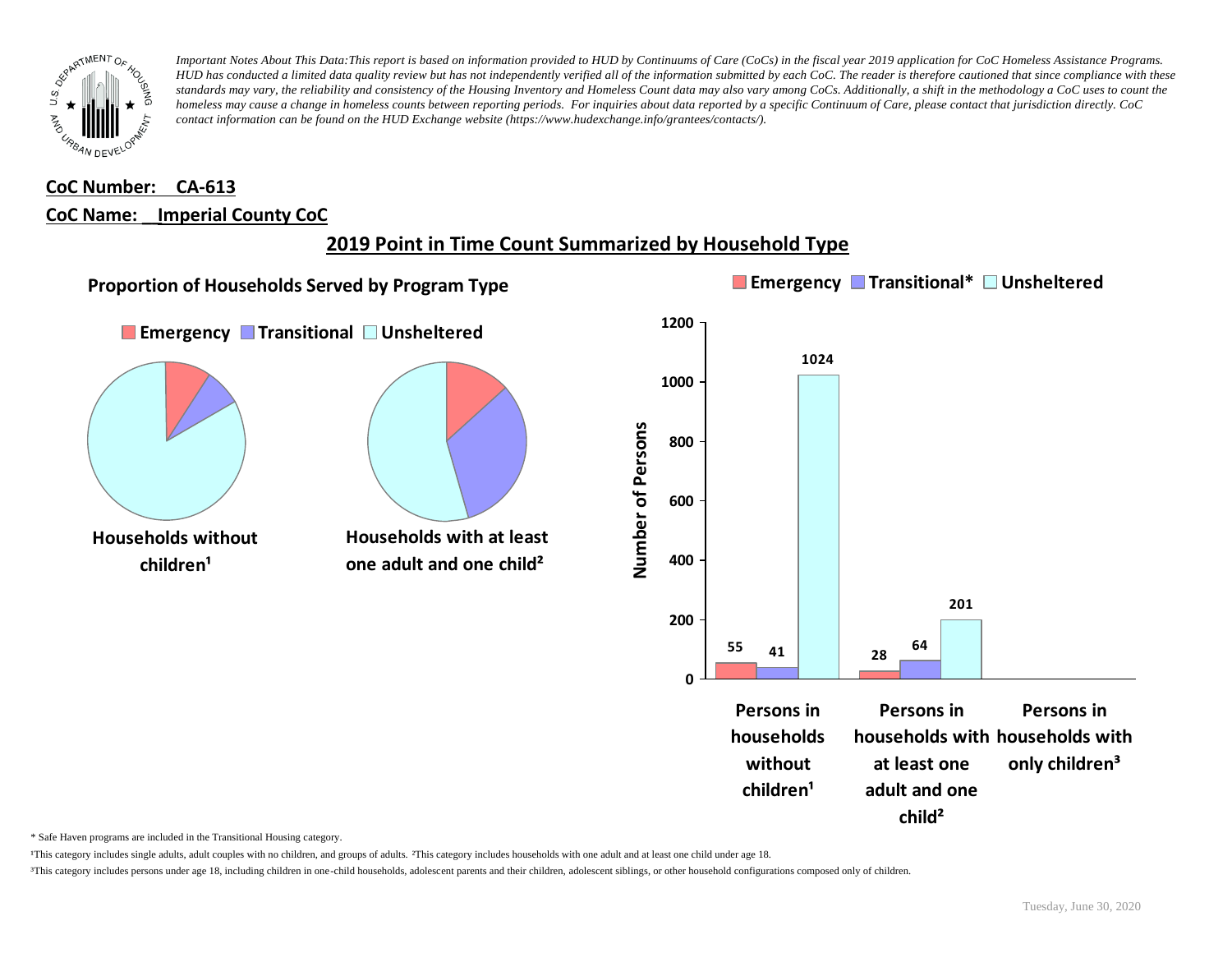

*Important Notes About This Data:This report is based on information provided to HUD by Continuums of Care (CoCs) in the fiscal year 2019 application for CoC Homeless Assistance Programs. HUD has conducted a limited data quality review but has not independently verified all of the information submitted by each CoC. The reader is therefore cautioned that since compliance with these standards may vary, the reliability and consistency of the Housing Inventory and Homeless Count data may also vary among CoCs. Additionally, a shift in the methodology a CoC uses to count the homeless may cause a change in homeless counts between reporting periods. For inquiries about data reported by a specific Continuum of Care, please contact that jurisdiction directly. CoC contact information can be found on the HUD Exchange website (https://www.hudexchange.info/grantees/contacts/).*

# **CoC Number: CA-613 CoC Name: \_\_ Imperial County CoC**



## **2019 Point-In-Time Count Proportion of Persons in each Age Group by Household Type**

\* Safe Haven programs are included in the Transitional Housing category.

¹This category includes single adults, adult couples with no children, and groups of adults. ²This category includes households with one adult and at least one child under age 18.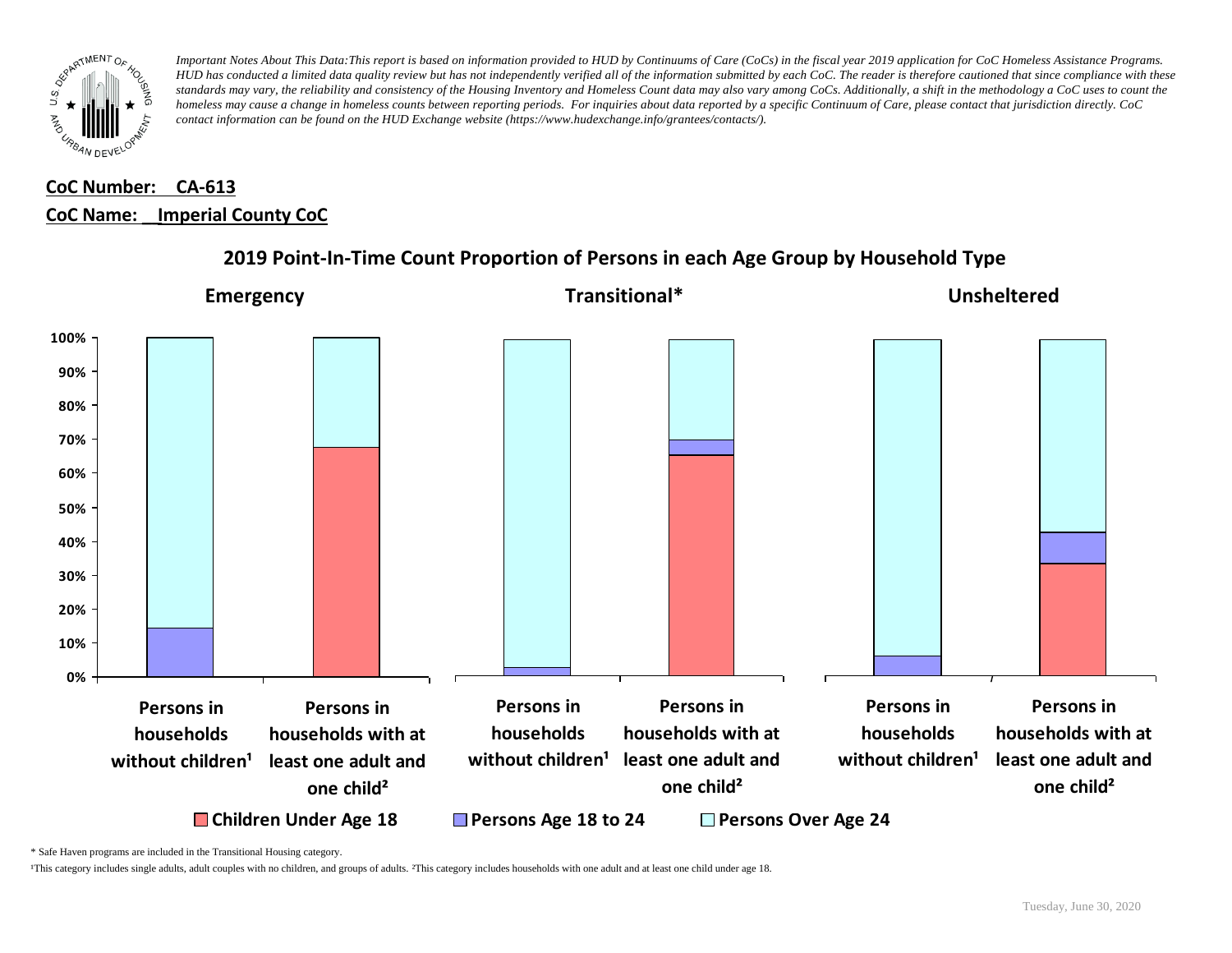

*Important Notes About This Data:This report is based on information provided to HUD by Continuums of Care (CoCs) in the fiscal year 2019 application for CoC Homeless Assistance Programs.*  HUD has conducted a limited data quality review but has not independently verified all of the information submitted by each CoC. The reader is therefore cautioned that since compliance with these *standards may vary, the reliability and consistency of the Housing Inventory and Homeless Count data may also vary among CoCs. Additionally, a shift in the methodology a CoC uses to count the homeless may cause a change in homeless counts between reporting periods. For inquiries about data reported by a specific Continuum of Care, please contact that jurisdiction directly. CoC contact information can be found on the HUD Exchange website (https://www.hudexchange.info/grantees/contacts/).*

#### **CoC Number: CA-613**

#### **CoC Name: \_\_ Imperial County CoC**



#### **2019 Point in Time Count Summarized by Chronically Homeless by Household Type**

\* Safe Haven programs are included in the Transitional Housing category.

¹This category includes single adults, adult couples with no children, and groups of adults. ²This category includes households with one adult and at least one child under age 18.

³This category includes persons under age 18, including children in one -child households, adolescent parents and their children, adolescent siblings, or other household configurations composed only of children.